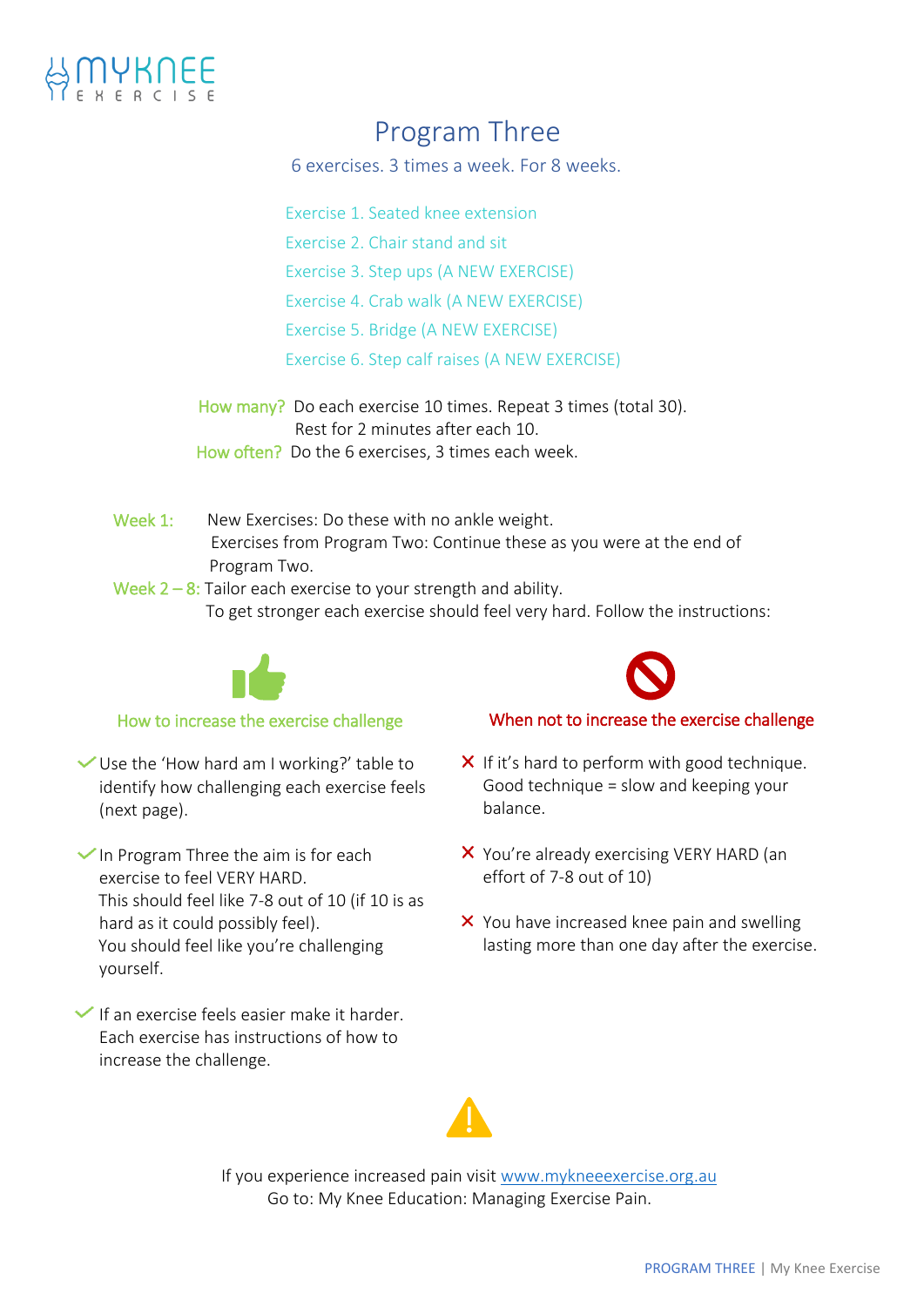



| <b>Rate by</b><br>number | How hard is it? | How you feel when you're      |
|--------------------------|-----------------|-------------------------------|
| $\mathbf{0}$             | Resting         | sitting or simply standing    |
| 1                        | Very, very easy |                               |
| $\overline{2}$           | Easy            |                               |
| 3                        | Moderate        | walking or exercising lightly |
| $\overline{4}$           | Somewhat hard   |                               |
| 5                        | Hard            | pushing yourself a bit        |
| 6                        | Hard            |                               |
| 7                        | Very hard       | challenging yourself          |
| 8                        | Very hard       |                               |
| 9                        | Very hard       |                               |
| 10                       | Maximum         | as hard as you possibly can   |

# Program Three aim

Each exercise should feel VERY HARD to do. When an exercise feels easier, increase the challenge so it feels hard, again.

Some exercises are harder than others. So, the challenge will increase for each exercise at different times.

To watch videos of each exercise, go to the website: [www.mykneeexercise.org.au/program3/](http://www.mykneeexercise.org.au/program3/)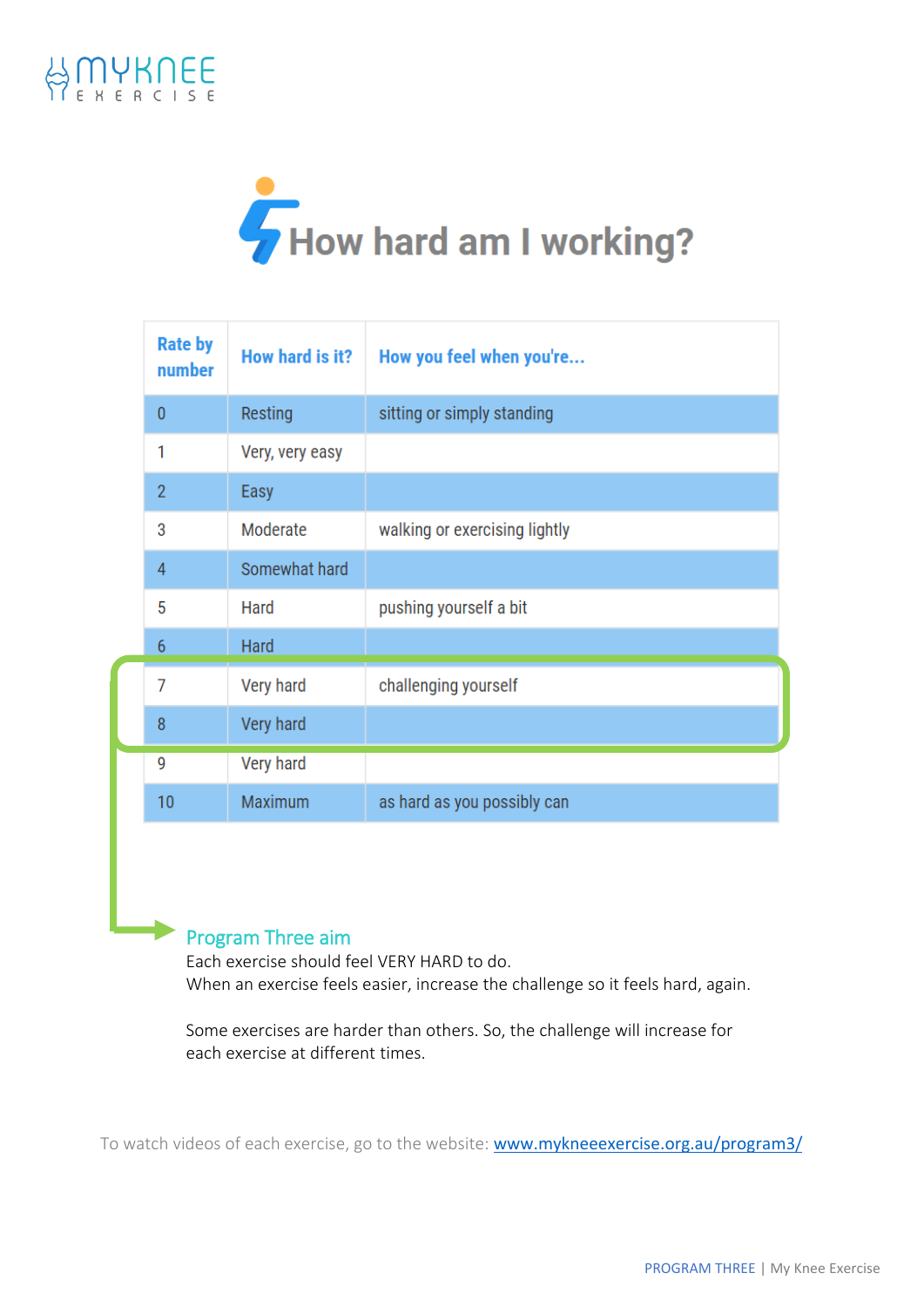# IYKNEE

# EXERCISE 1: Knee Extension





Sit in a firm chair with your back and thighs supported. Rest both feet flat on the floor.



# The exercise:

Slowly raise your heel to straighten your leg. Keep your thigh on the chair. Hold for 5 seconds. Slowly bend your knee. Lower your foot back to the floor.

*"Slowly up, hold, 2, 3, 4, 5, slowly down"*

# During the exercise:

Keep your thigh resting on the chair the whole time.



# Increase the challenge: Add an ankle weight. Add 1 kg at a time.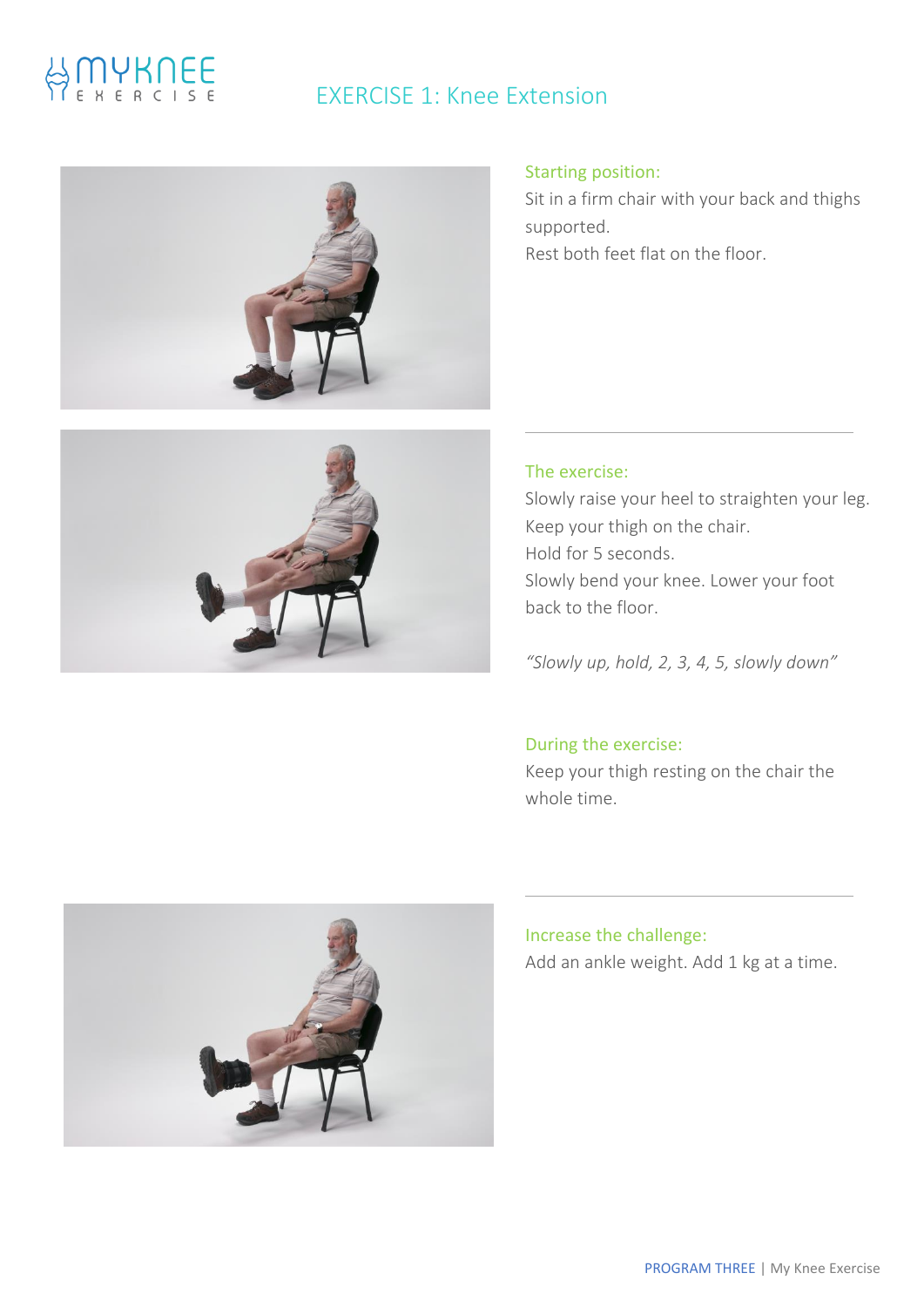# EXERCISE 2: Chair Stand and Sit





Sit in a stable chair. The chair should be normal height with a firm seat. Place the chair back against a wall for support.



*"Slowly stand, pause, slowly sit"*

# During the exercise:

Keep your knees in line with your toes. Don't let your knees move inward. If you feel safe, don't use your hands.



### Increase the challenge:

Split leg position: Move your exercising leg slightly closer to the chair. Move your nonexercising leg slightly further away from the chair. Take more weight through your exercising leg (the one closest to the chair).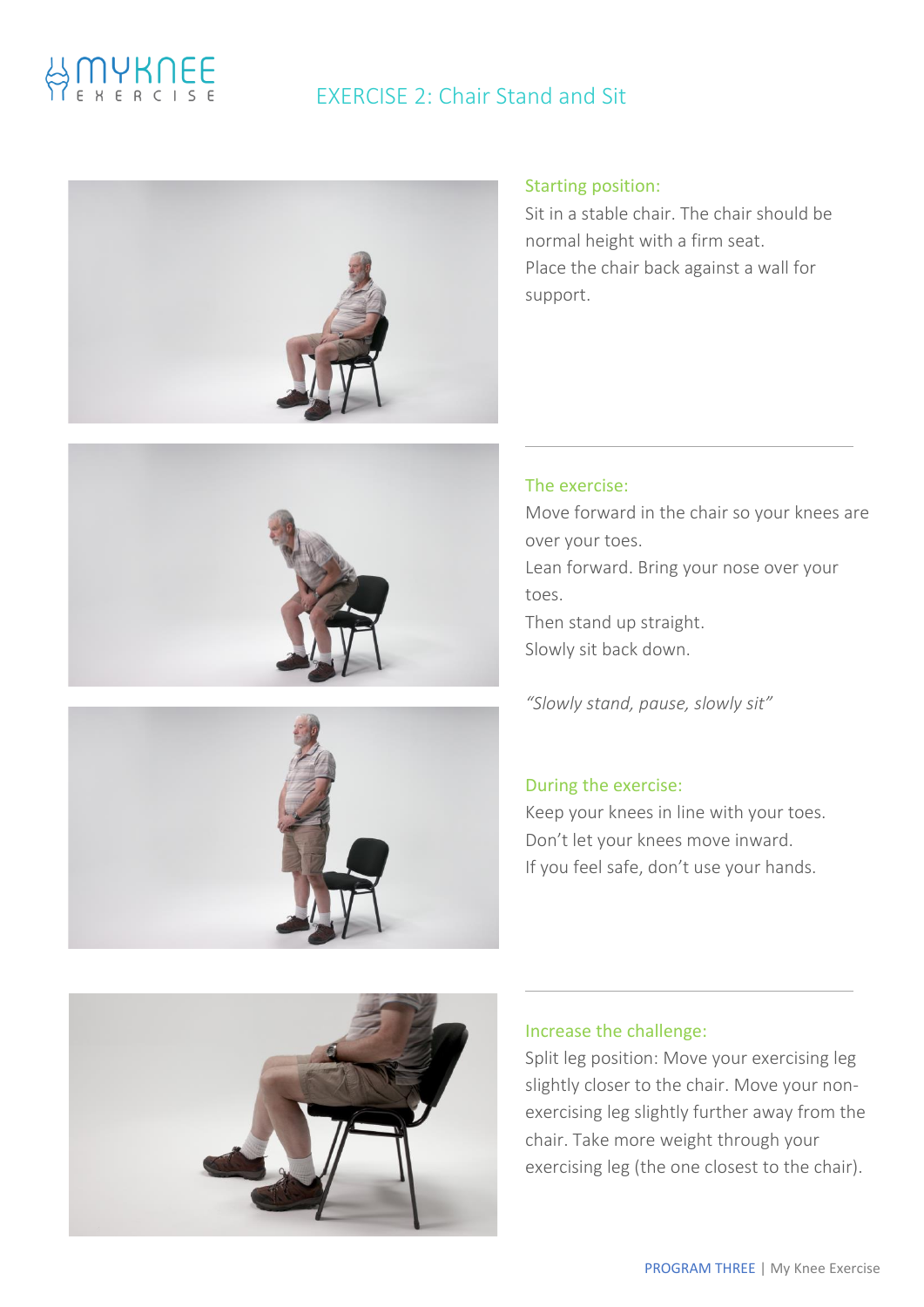# **MYKNEE**

# EXERCISE 3: Step Ups









### Starting position:

Stand with a step in front of you. Be safe! For balance hold on to the back of a chair or handrail for support. Place your exercising leg onto the step. Keep it on the step.

### The exercise:

Slowly step the other leg up onto the step. Tap the foot on the step and then return the foot back to the ground.

*"Slowly step up, tap the foot on the step, slowly step down'*

# During the exercise:

Keep your exercising leg on the step throughout the exercise and keep most of your weight on this leg. Keep your exercising hip, knee and ankle in a straight line. Don't let the knee bow inward.

## Increase the challenge:

Hold weights in your hands. Add 1 kg at a time.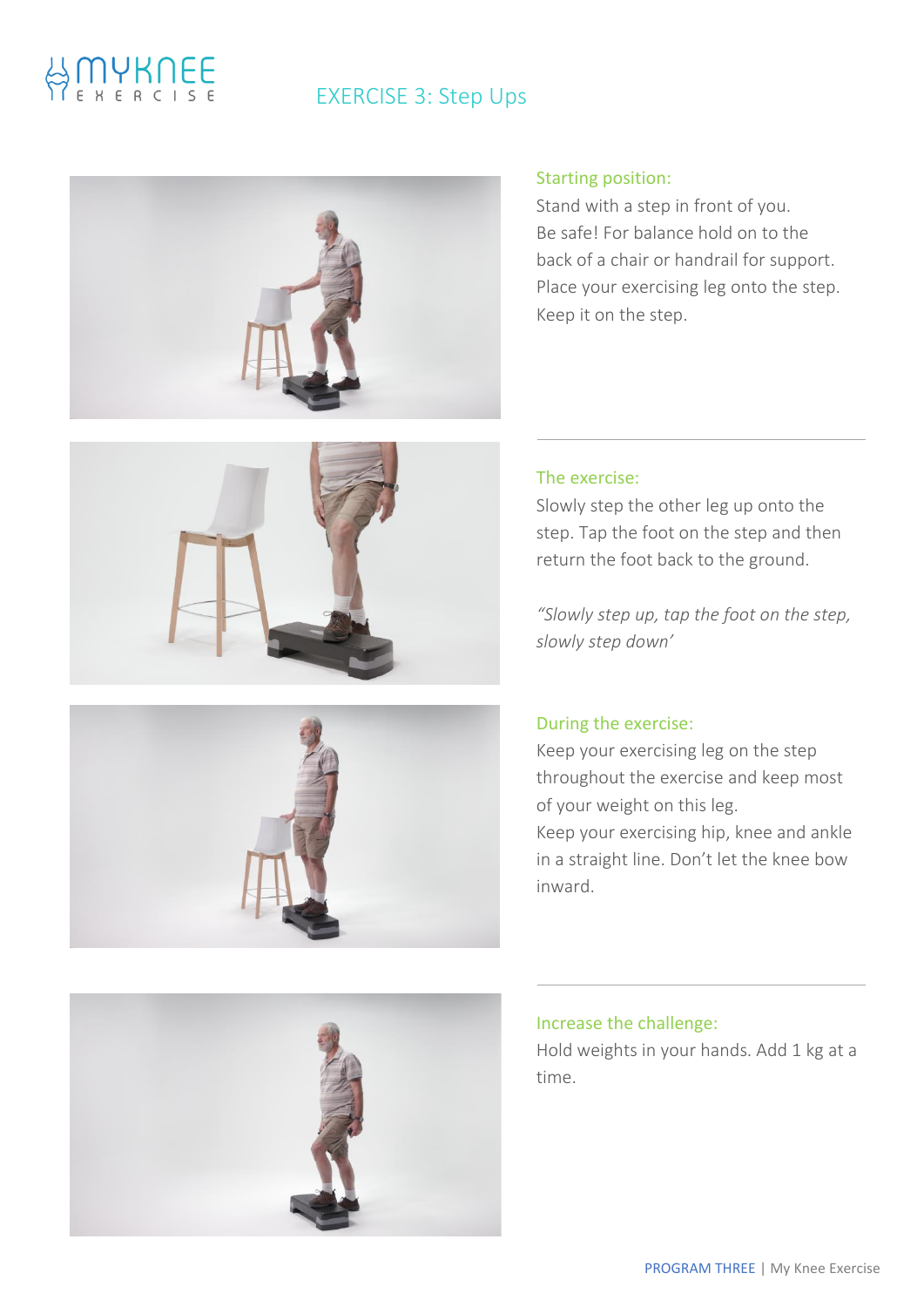# EXERCISE 4: Crab Walk



### Starting position:

Stand facing a table, a kitchen bench or a wall. Hold on if you need to for balance.



### The exercise:

Slowly step sideways in one direction 5 times. Lead with your heel. Then step back the other direction 5 times.

# During the exercise:

Keep your body facing forwards. Lead with your heel while you step sideways. Keep your toes pointing forwards. Don't twist or turn your body or legs.



### Increase the challenge:

Use an exercise band if you have one. Loop the band around both thighs just above the knees. You should feel resistance from the band when your ankles are separated 10cm. Slightly bend both knees.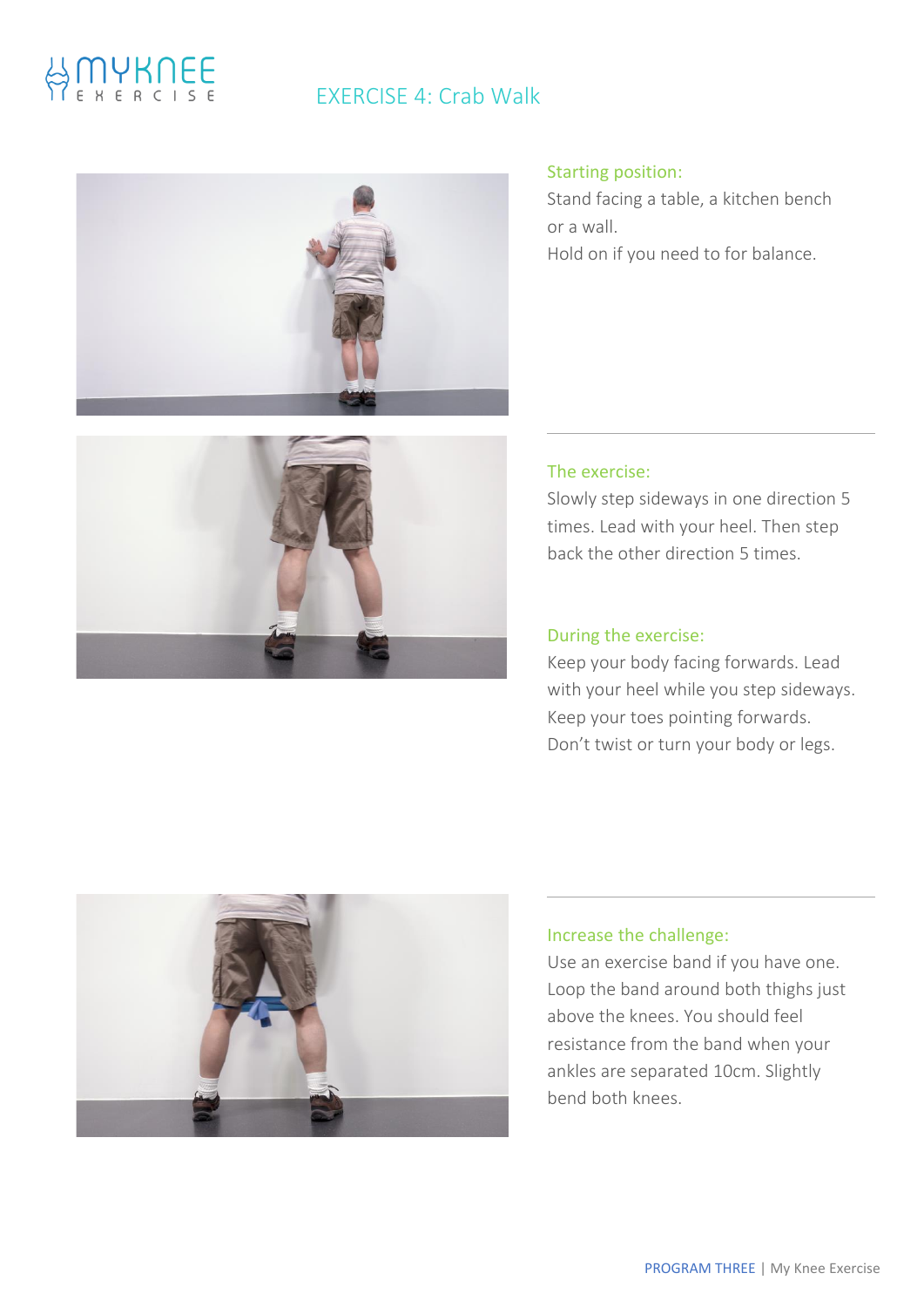# IYKNEE

# EXERCISE 5: Bridges





Lie on a mat on the floor. Bend your knees. Place your feet flat on the floor. Your feet should be about 35cm away from your bottom.



# The exercise:

Lift your bottom off the floor. Keep your shoulder blades on the floor. Hold for 5 seconds. Slowly lower your hips back to the floor.

"Slowly up, hold, 2, 3, 4, 5, slowly down"

# During the exercise:

Keep your hips level. Keep your knees hip width apart. Don't let your knees move closer together.



# Increase the challenge:

Split leg position: Move your exercising leg slightly closer to your bottom. Move your non-exercising leg slightly further away from your bottom. Take more weight through your exercising leg (the one closest to your bottom).